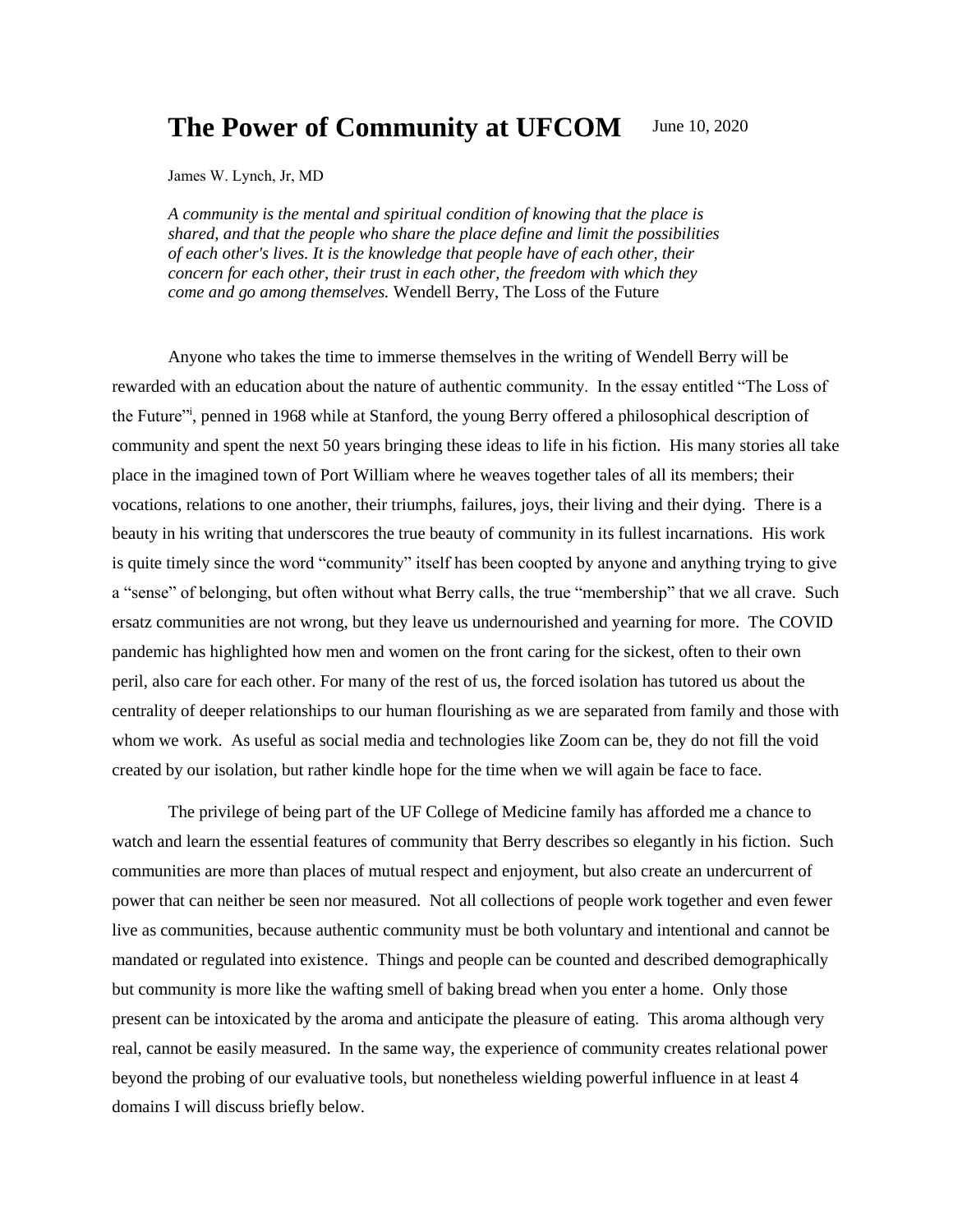# **I. Community has the power to change the world**

History is filled with examples of men and women who have come together to address evil and injustice in the world and I will mention just a few here for the sake of brevity. The underground railroad led by Harriet Tubman was a community dedicated to providing passage to safety for African-Americans who had escaped their enslavement in the antebellum South. During the first half of the twentieth century, Dorothy Day after facing down her own demons, confronted the abject poverty of those exploited in New York City. Alongside Peter Maurin, she published the Catholic Worker newspaper leading to the creation of the Catholic Worker Movement which has grown to 174 chapters around the world.  $\ddot{u}$  In her autobiography, Day reflected on the impact of isolation and its remedy. "We have all known the long loneliness and we have learned that the only solution is love and that love comes with community." iii A final example comes from Dr. Martin Luther King, Jr during the Civil Rights movement in the 1960s. While imprisoned for his cause, Dr. King also articulated the centrality of community when he wrote, "*Our goal is to create a beloved community and this will require a qualitative change in our souls as well as a quantitative change in our lives*." iv Perhaps not since then have we found ourselves in a more tempestuous time in need of communities working together to confront and address violence, injustice and health disparities.

*Rats and roaches live by competition under the laws of supply and demand; it is the privilege of human beings to live under the laws of justice and mercy."* Wendell Berry <sup>v</sup>

# **II. Community has the power to resurrect the human spirit**

Modern medicine, in its obsession with RVU's and efficiency has created what might be called a "factory for healthcare services" with the perverse tendency to "squeeze the humanity" out of us, as one UFCOM graduate phrased it years ago. Our "family" as we are fond of saying has played a central role in preserving the humanity of its members and patients. Our resolve to know, love, and care for one another reflects another feature of community power; namely reviving our humanity.

Historically, I believe one of the greatest examples of this power comes from POW's captured by the Japanese during the Second World War. Coerced by cruelty and brutality, these men served as slave labor to build the Burma Railway where many of them were literally worked to death by their captors. In the book and movie, *To End All Wars,* Ernest Gordon recounts this horrifying story in gruesome detail. Suffice it to say that life in the camp was characterized by the worst kinds of selfish, subhuman kinds of self-preservation. Gordon became progressively ill from malnutrition and infection and was moved to the "hospital" (referred to by the prisoners as the "death house") to spend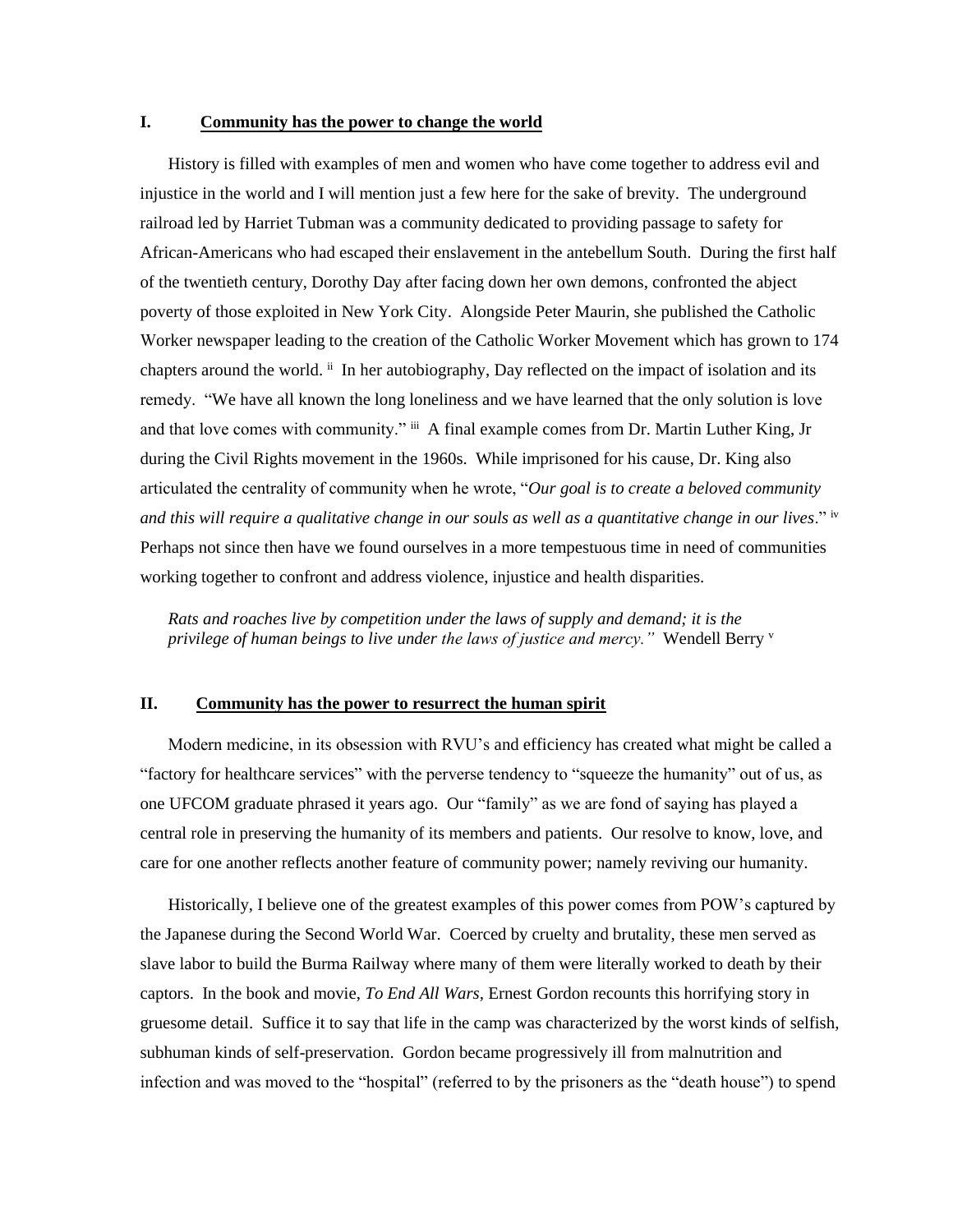his remaining hopeless days in misery among the dead and dying. But one day, in a complete change of culture, some prisoners came to him offering their help. Sacrificing their own rations and determined to revive him, they moved him to a hut where he could receive care from his fellow prisoners. After weeks of selfless attention he slowly regained his health, his revival paralleling what happened among the other prisoners.

As Gordon tells the story, a radical change in spirit had begun within the camp. Ignited by acts of profound self-sacrifice among the men for their fellow prisoners, what ensued was a near miraculous revival of the spirit of human life, transforming the camp from a place of misery to a vibrant albeit physically malnourished community. The men began to sing while they worked and started caring for, rather than exploiting, one another. They shared their knowledge, books, and talents including improvising rudimentary prostheses for their fellows who had lost limbs and fashioning crude musical instruments. Some prisoners organized religious services and others started a "college" where small groups began teaching and debating one another. They even used their musical instruments to play concerts for their awestruck and bewildered captors. When the prisoners were freed by the allies, they were finally given sufficient rations to satisfy their basic needs. Many of their now disgraced tormentors were locked in crowded railway cars without any food or water. Seeing them suffering, these men abused but not destroyed, physically hungry but full of best of human virtues, shared their rations with their enemies in unbelievable generosity. To quote Gordon,

"*Selfishness, hatred, envy, jealousy, greed, self-indulgence and pride were all anti-life. Love, heroism, self-sacrifice, sympathy, mercy, integrity, and creative faith, on the other hand were the essence of life, turning mere existence into*  living in its truest sense. These are the gifts of God to men." <sup>vi</sup>

We are unlikely to ever find ourselves in such dreadful circumstances, but all of us face discouragement both inside and outside the profession. Unsettling though it may be, it is only when our lives descend into our most desperate situations that we can understand the true power of community to revive our humanity.

### **III. Community Can Redeem our Suffering**

As those who care for the sick, we are not strangers to the suffering our patients encounter and endure. If we listen, we will hear them searching for meaning as they walk through their ordeals. Holocaust survivor Dr. Viktor Frankl asserted that we humans are fundamentally "meaning seeking" beings and that this feature of our lives only comes into full view as we wrestle with meaning in the darkest places. There are many examples of communities coming along side those who have suffered to redeem events that on the surface seem to have no meaning. The recent peaceful demonstrations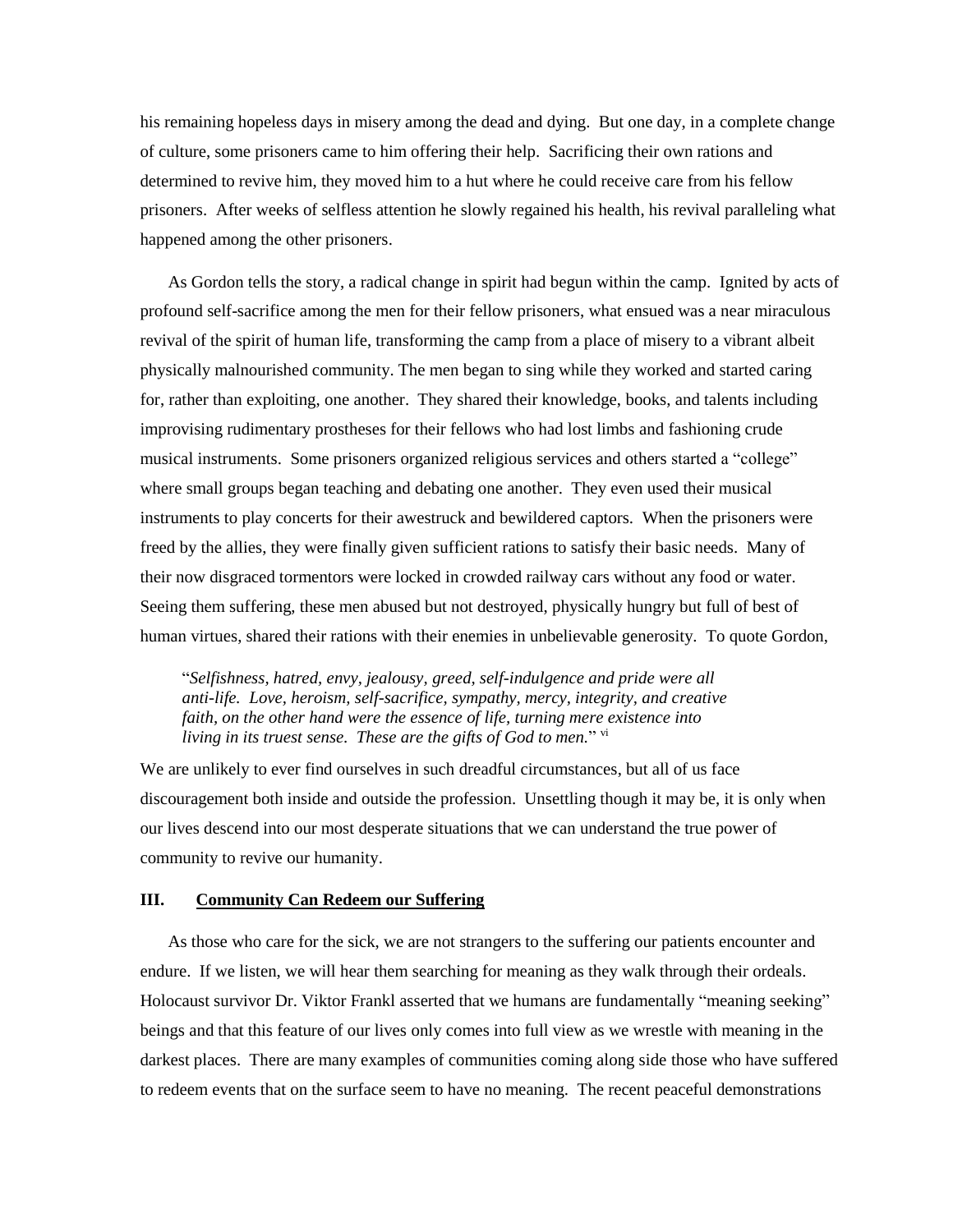related to the murder of George Floyd are a highly visible and encouraging example of people coming together seeking changes in our society to bring meaning to his death. We could cite many other examples but to illustrate the special place that is UFCOM, I will briefly tell the story of Dr.'s Mike and Eileen Lauzardo.

In the spring to 2003, the Lauzardo's lived through what is every parents' nightmare when both of their children were diagnosed with leukemia. The oldest son Ryan is a survivor and is now in college but his baby sister Keira Grace, despite the best care, died from a rare form of the disease. After dealing with their grief and allowing their faith community to care for them, they decided death would not have the final word. Because of Mike's interest in global health, they discovered that ALL, the most common and curable leukemia in the first world claimed the lives of most children in the Dominican Republic because treatment was inaccessible to them. As a vision emerged, a community of care formed leading to the Keira Grace Foundation established to "share the cure". Over these many years the foundation has provided chemotherapy, trained nurses, provided consultation and built facilities both for treatment and to house families while their children were being treated. The sense of purpose and joy in this community both here and in the DR has transformed the care of children with leukemia so that the survival of children has increased from  $20\%$  to 80%.<sup>vii</sup> Without the continued support of the many people from UFCOM, this vision could not have come to life and could not be maintained. As a result, hope for life has emerged for these families from the deepest suffering of our colleagues.

#### **IV. Community creates a place where we care for one another**

Since its founding by Dr. George Harrell, the UFCOM has been described as a family and like all families, ours has its beauty and blemishes. Over the years we have grown in size as well as inclusivity, depth as well as diversity, and compassion as well as academic accomplishments. These realities have fueled our rise to become a top twenty public medical school. None of this would be possible without the courage, dedication and skill of our physicians, PAs, ARNPs, pharmacists, nurses, social workers and other healthcare professionals. No less critical, but often less recognized, are the countless men and women who tirelessly clean and disinfect our facilities, prepare and serve meals, and those unseen heroes who pick-up, deliver and process all the tools needed to live out our calling to care for patients. All this is to remind ourselves of what a privilege it is to be part of the community of care and how firmly we must resist all pressure to convert UF Health into merely a "factory for healthcare services". To give in to financial and bureaucratic forces would be to forfeit the most precious part of our college. During my 30 years as part of the institution, I have had the honor of caring for many members of this community, their families and extended families. That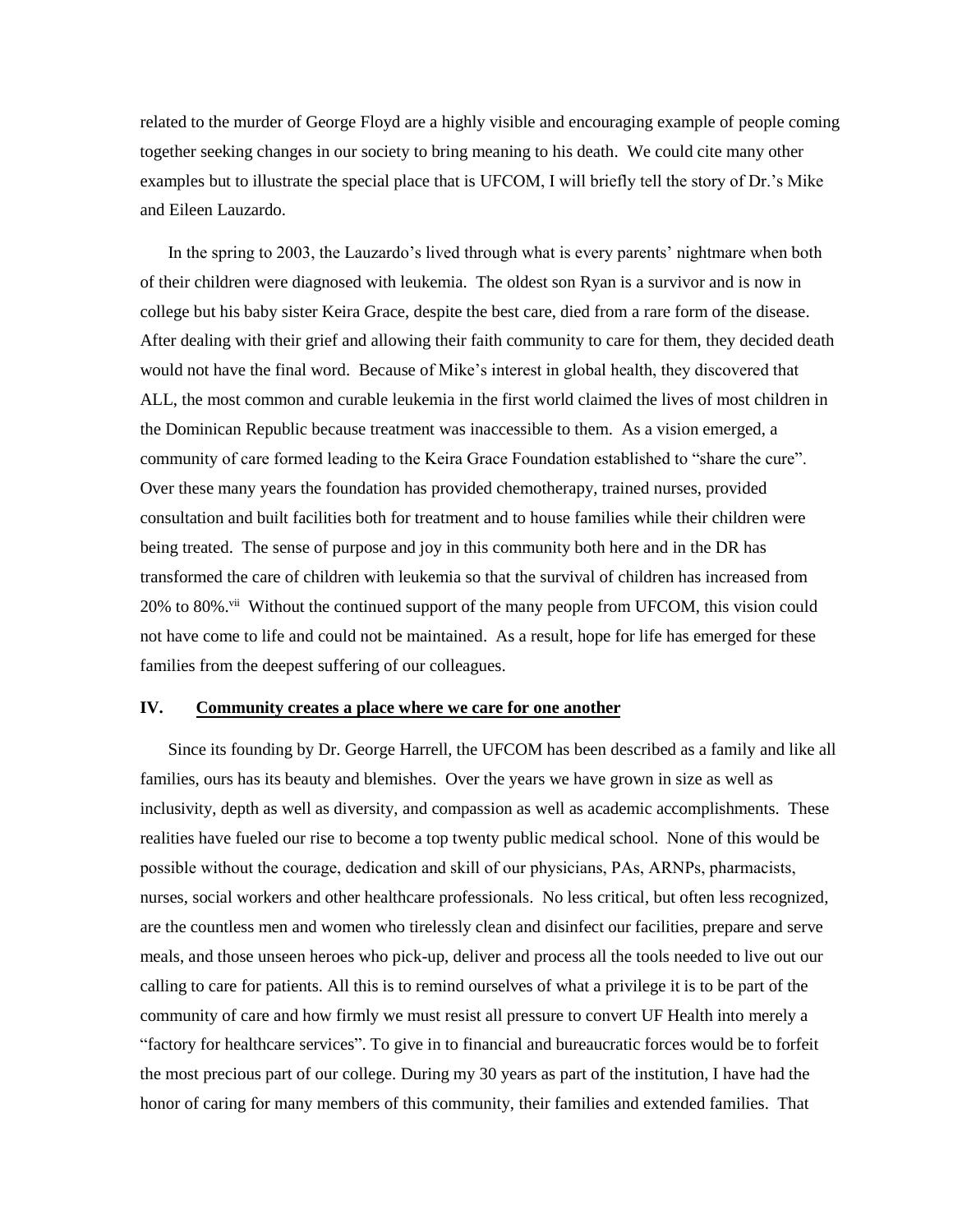much seems predictable and straightforward but I have also seen the beautiful UFCOM community from the other side of the examining table.

In 2012, my mother at the age of 80 was diagnosed with locally advanced breast cancer after a catastrophic fall in her home in Virginia. She was always the outgoing and outspoken member of our family and this did not change when offering evaluations of those giving her medical care. She had no trouble parsing choice words to a medical oncologist who kept looking at his phone during her visit and made it quite clear their relationship was a one and done. On the contrary, she enjoyed telling the story of meeting her surgical oncologist who asked her about her life, family, faith, and showed genuine compassion and care during their initial meeting. During that hospital visit, she mentioned (as my sisters tell me she was fond of mentioning), "Well my son is an oncologist and a professor at a medical school, and he would appreciate your bedside manner." To which he responded, "Which one?" "The University of Florida" she said with some pride and just a smidge of unhappiness that I did not land closer to home. He then asked, "Is your son Dr. Jay Lynch? He was one of my professors." Dr. Jason Wilson (Class of 2004), truly cared for her in ways unlike any of her other doctors and she lauded his practice of our art to the very end. Sometime later, I did my best to thank Jason in person for how he took care of my mother. Even now, reflecting on this episode, I am unable to adequately put into words the peace it gave me knowing Jason, a member of the UFCOM family, was her physician.

My father, the finest man I have even known, was ten years her senior and a devoted husband and father. He confided in me that he was praying God would allow him to remain healthy long enough to take care of mom to the end. Undeterred by his ninety years and complicated medical conditions, he stayed at her bedside caring for her throughout her illness until she passed away under hospice care. A little over a year later, he too had a fall, breaking his hip and thereafter slowly but gracefully endured the failing of his own body. In one of our last conversations, while smiling gently he told me he was ready to lay aside this life and join mom in the next. Most of the rest of his talk expressed concern for my sisters and I as well as his grandchildren and great grandchildren. Soon thereafter he was moved to palliative care and slipped into a coma.

The complicating factor was his pacemaker that was keeping his heart beating despite all other signs of life having melted away. A palliative care specialist would need to come and turn off his pacemaker, allowing his body to come to its final rest. The physician arrived with my sisters Cindy and Shannon at the beside and me having just returned home to care for my own patients. My sister called me and said, "Jay, the physician would like to speak with you." I was not sure what to expect, but assumed this was a courtesy from the palliative care doctor knowing I was a colleague. Instead, I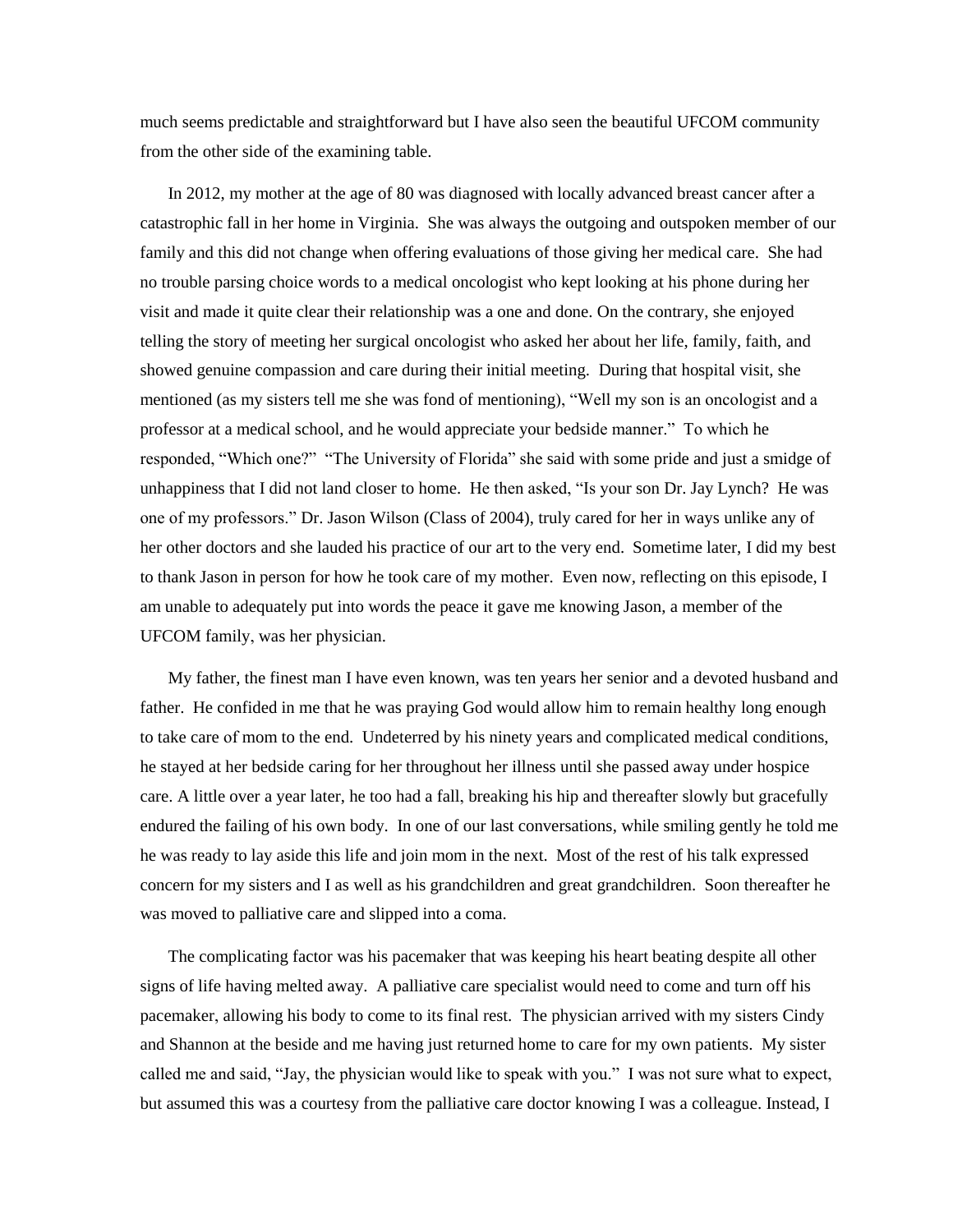heard the following words on the phone. "Dr. Lynch, my name is Deborah Morris and I'm not sure if you remember me, but my husband and I graduated from UFCOM in 2005. I am so sorry to be reconnecting under these circumstances and I hope you don't mind, but I am here to take care of your father." I can still hear Deborah's tender and precious voice and I will never be able to thank her enough for the comfort it provided me knowing her and knowing she was there at the my father's bedside with my sisters overseeing his care until the end.

But my stories would not be complete without sharing one of the many examples of the way this community has cared for my wife, my children and me. As I finished my tenth year on the faculty, I began to suffer from what I now know were symptoms of burnout, followed by a darkening and deepening depression. Gradually as part of an unhealthy internal game, I wondered, as if I were writing a novel, how a character would plan the perfect suicide. But because of a combination of family illness, fatigue, emotional exhaustion, the burden of patient care and my own isolation, I became engulfed by a suffocating hopelessness and started imagining myself as the main character. Thankfully, within the safe company of my lifelong community of faith, I was able to acknowledge my struggles and when I reached out to a colleague in psychiatry, I was greeted with love, kindness and hospitality as well as superb medical care. Realizing the stigma associated with mental health and with the blessing of the UFCOM leadership, I have since been able to talk and write about the need to acknowledge the prevalence of depression and anxiety to create space for others to seek care.<sup>viii</sup> ix I am convinced my own experiences here have made me a better teacher, doctor and man.

*A proper community, we should remember also, is a commonwealth: a place, a resource, an economy. It answers the needs, practical as well as social and spiritual, of its members - among them the need to need one another.* Wendell Berry;<sup>x</sup>

## Conclusion:

At the UFCOM and UF Health, we have inherited a rich tradition of community in the deepest sense of the word. We have had our part in changing the world, reviving one another's humanity and redeeming the suffering of our members. From the beginning, this institution has been guided by a clear vision for education and medical care to be centered on our patients. Living this out has created a community of care where we truly do take care of one another, so we can learn, discover, and take care of our patients. The tragic events of the last several weeks have only placed an exclamation point on the importance of treating every person with human dignity and the need for authentic communities gathering together to speak out and "answer the needs, practical as well as social and spiritual of its members." In